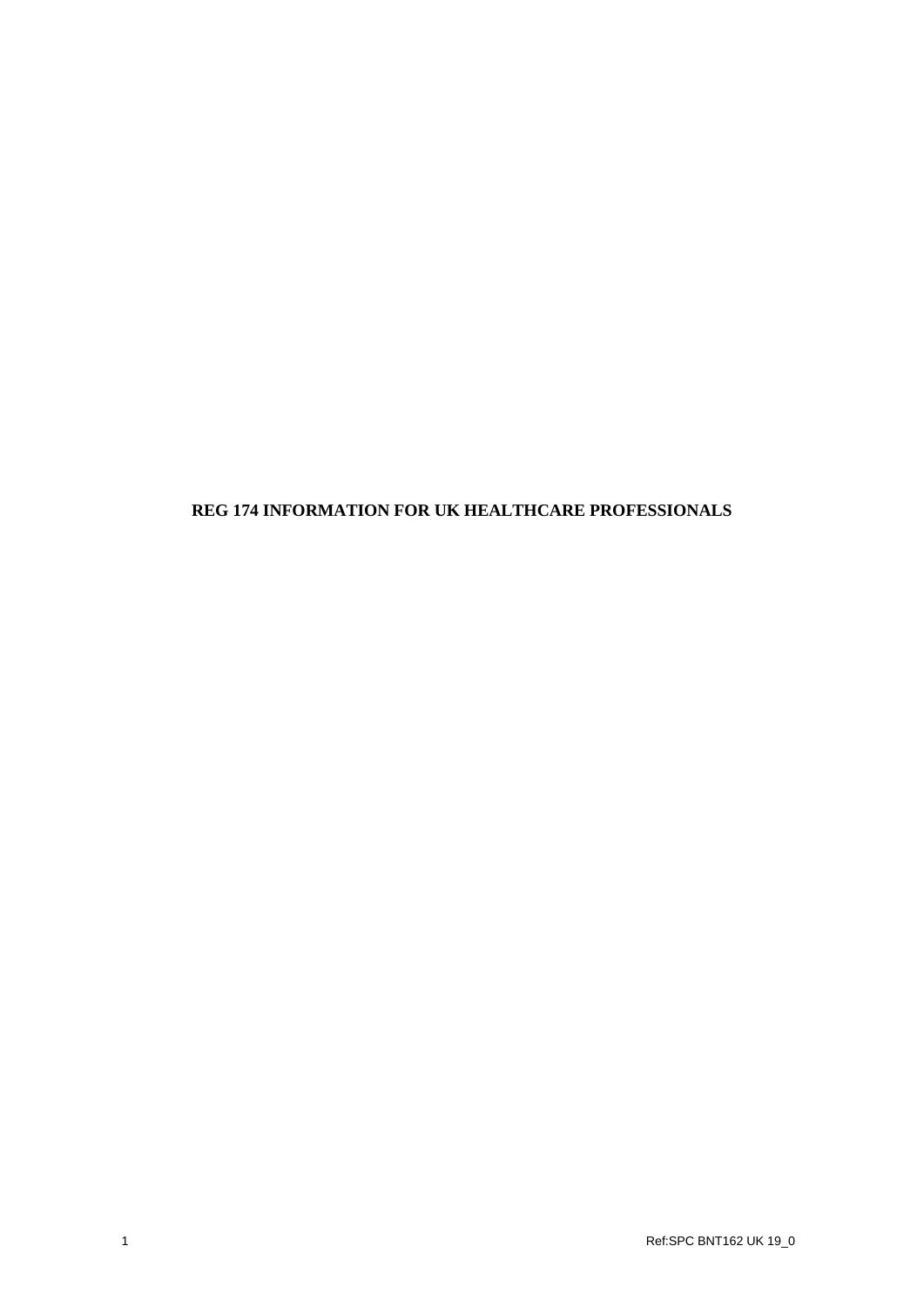**This medicinal product has been given authorisation for temporary supply by the UK Department of Health and Social Care and the Medicines & Healthcare products Regulatory Agency. It does not have a marketing authorisation, but this temporary authorisation grants permission for the medicine to be used for active immunisation to prevent COVID-19 disease caused by SARS-CoV-2 virus in individuals aged 12 years of age and over. As with any new medicine in the UK, this product will be closely monitored to allow quick identification of new safety information. Healthcare professionals are asked to report any suspected adverse reactions. See section 4.8 for how to report adverse reactions.**

# **1. NAME OF THE MEDICINAL PRODUCT**

COVID-19 mRNA Vaccine BNT162b2 concentrate for solution for injection

# **2. QUALITATIVE AND QUANTITATIVE COMPOSITION**

This is a multidose vial and must be diluted before use. 1 vial (0.45 mL) contains 6 doses of 30 micrograms of tozinameran, a BNT162b2 RNA (embedded in lipid nanoparticles), see section 4.2.

Tozinameran is highly purified single-stranded, 5'-capped messenger RNA (mRNA) produced by cellfree *in vitro* transcription from the corresponding DNA templates, encoding the viral spike (S) protein of SARS-CoV-2.

Excipients with known effect: For the full list of excipients, see section 6.1.

### **3. PHARMACEUTICAL FORM**

Concentrate for solution for injection. The vaccine is a white to off-white frozen solution.

## **4. CLINICAL PARTICULARS**

#### **4.1 Therapeutic indications**

Active immunisation to prevent COVID-19 caused by SARS-CoV-2 virus, in individuals 12 years of age and older.

The use of COVID-19 mRNA Vaccine BNT162b2 should be in accordance with official guidance.

#### **4.2 Posology and method of administration**

#### Posology

*Individuals 12 years of age and older* COVID-19 mRNA Vaccine BNT162b2 is administered intramuscularly after dilution as a series of two doses (0.3 mL each) at least 21 days apart (see section 5.1).

There are no data available on the interchangeability of COVID-19 mRNA Vaccine BNT162b2 with other COVID-19 vaccines to complete the vaccination series. Individuals who have received one dose of COVID-19 mRNA Vaccine BNT162b2 should receive a second dose of COVID-19 mRNA Vaccine BNT162b2 to complete the vaccination series.

Individuals may not be maximally protected until at least 7 days after their second dose of the vaccine.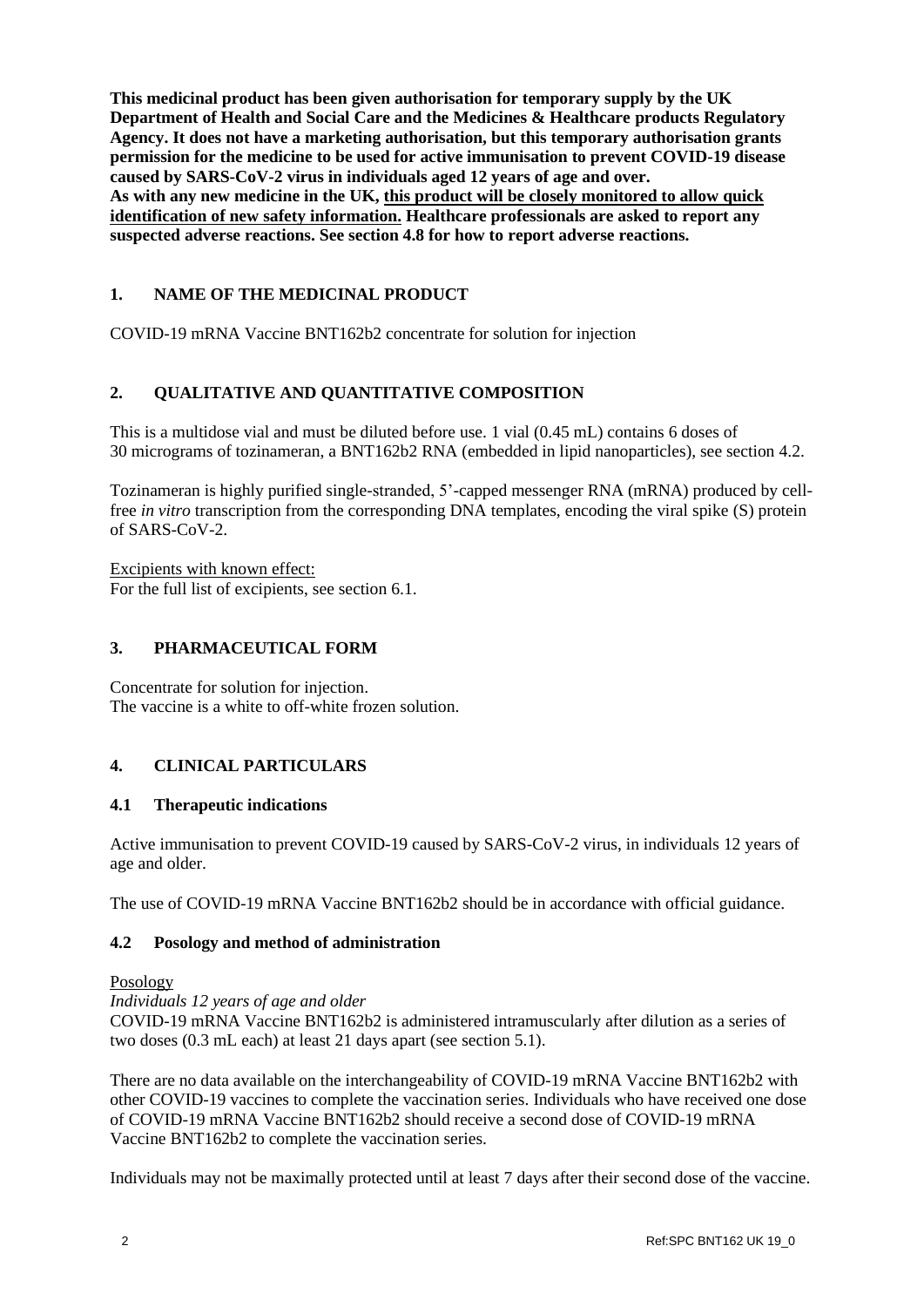One dose of COVID-19 mRNA Vaccine BNT162b2 may be administered as a third dose at least 8 weeks after the second dose of an mRNA or adenovirus-vectored COVID-19 vaccine when the potential benefits outweigh any potential risks.

For further information on efficacy, see section 5.1.

#### *Paediatric population*

The safety and efficacy of COVID-19 mRNA Vaccine BNT162b2 in children under 12 years of age have not yet been established.

#### Method of administration

Administer the COVID-19 mRNA Vaccine BNT162b2 intramuscularly in the deltoid muscle after dilution.

After dilution, vials of COVID-19 mRNA Vaccine BNT162b2 contain six doses of 0.3 mL of vaccine. In order to extract six doses from a single vial, low dead-volume syringes and/or needles should be used. If standard syringes and needles are used, there may not be sufficient volume to extract a sixth dose from a single vial. Irrespective of the type of syringe and needle:

- Each dose must contain 0.3 mL of vaccine.
- If the amount of vaccine remaining in the vial cannot provide a full dose of 0.3 mL, discard the vial and any excess volume.
- Do not pool excess vaccine from multiple vials.

Preparation: The multidose vial is stored frozen and must be thawed prior to dilution.

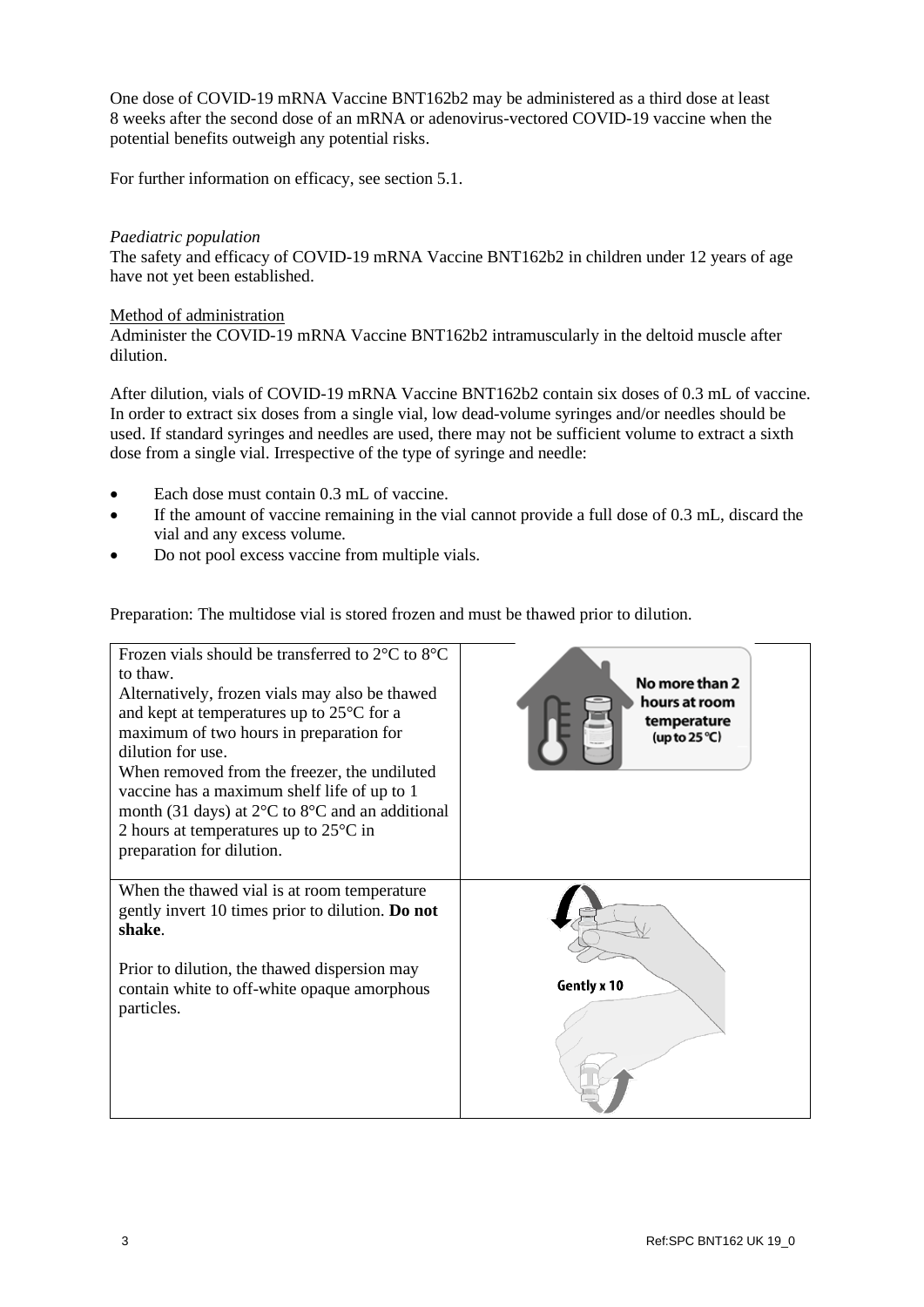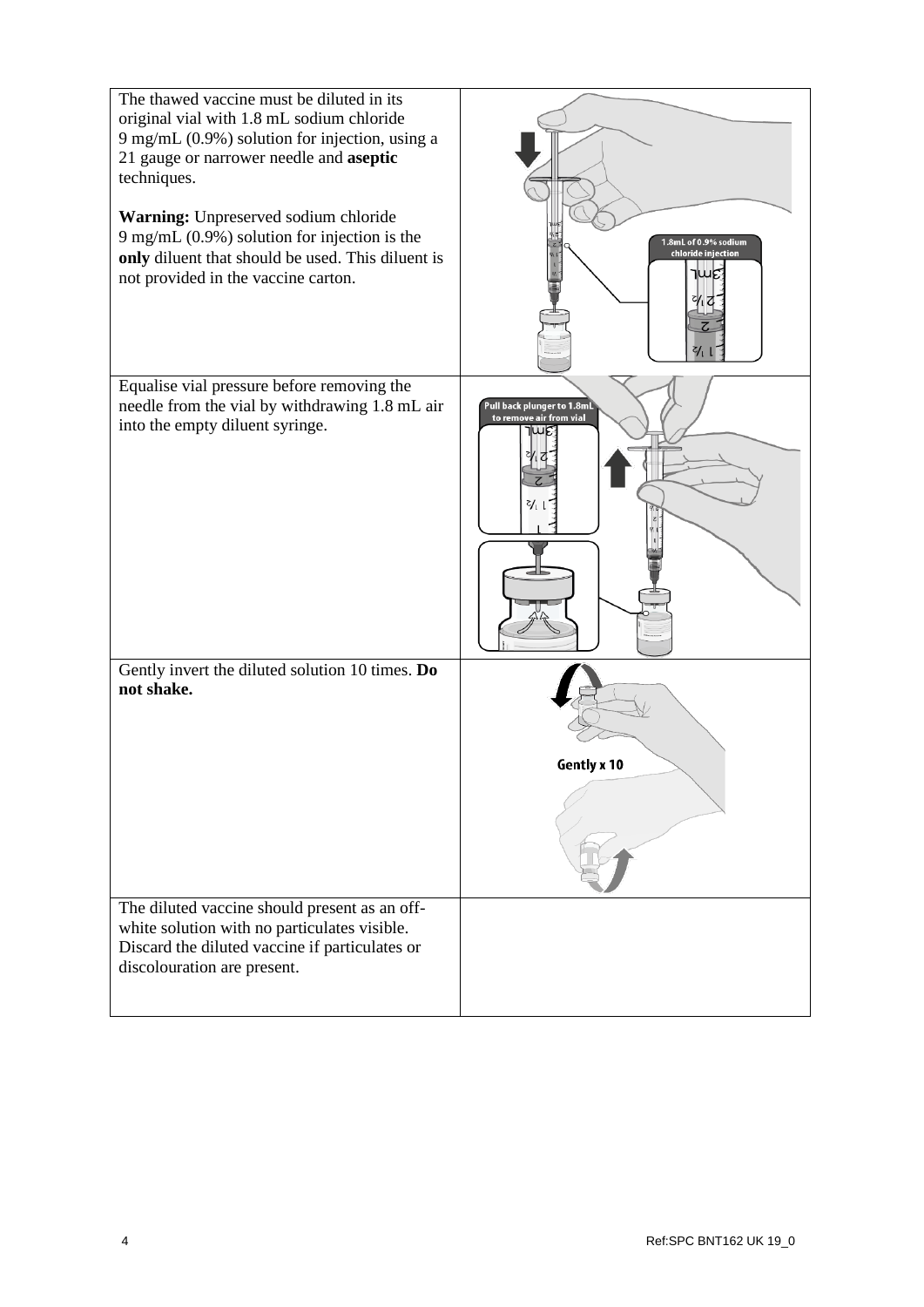

For instructions on disposal see section 6.6.

## **4.3 Contraindications**

Hypersensitivity to the active substance or to any of the excipients listed in section 6.1.

## **4.4 Special warnings and precautions for use**

#### Hypersensitivity and anaphylaxis

Events of anaphylaxis have been reported. Appropriate medical treatment and supervision should always be readily available in case of an anaphylactic reaction following the administration of the vaccine.

Close observation for at least 15 minutes is recommended following vaccination. A second dose of the vaccine should not be given to those who have experienced anaphylaxis to the first dose of the COVID-19 mRNA Vaccine BNT162b2.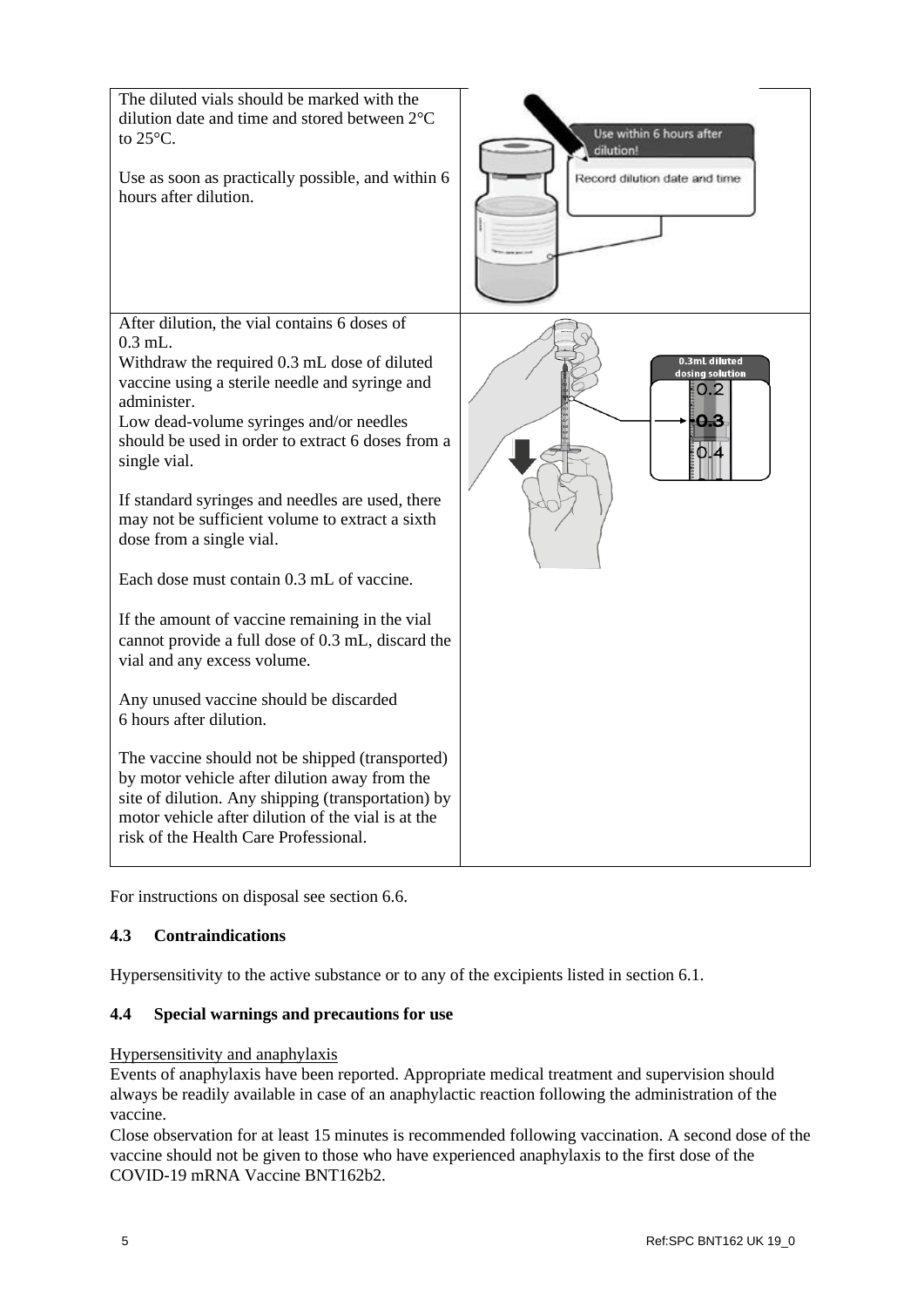## Myocarditis and pericarditis

There is an increased risk of myocarditis and pericarditis occurring after vaccination with COVID-19 mRNA Vaccine BNT162b2. These conditions can develop within just a few days after vaccination, and have primarily occurred within 14 days. They have been observed more often after the second vaccination, and more often in younger males (see section 4.8). Available data suggest that the course of myocarditis and pericarditis following vaccination is not different from myocarditis or pericarditis in general.

Healthcare professionals should be alert to the signs and symptoms of myocarditis and pericarditis. Vaccinated individuals (including parents or caregivers) should also seek immediate medical attention should they experience new onset of chest pain, shortness of breath, palpitations or arrhythmias following vaccination.

### Traceability

In order to improve the traceability of biological medicinal products, the name and the batch number of the administered product should be clearly recorded.

#### General recommendations

The administration of COVID-19 mRNA Vaccine BNT162b2 should be postponed in individuals suffering from acute severe febrile illness. The presence of a minor infection and/or low-grade fever should not delay vaccination.

Anxiety-related reactions, including vasovagal reactions (syncope), hyperventilation or stress-related reactions (e.g. dizziness, palpitations, increases in heart rate, alterations in blood pressure, tingling sensations and sweating) may occur in association with the vaccination process itself. Stress-related reactions are temporary and resolve on their own. Individuals should be advised to bring symptoms to the attention of the vaccination provider for evaluation. It is important that precautions are in place to avoid injury from fainting.

Individuals receiving anticoagulant therapy or those with a bleeding disorder that would contraindicate intramuscular injection, should not be given the vaccine unless the potential benefit clearly outweighs the risk of administration.

Immunocompromised persons, including individuals receiving immunosuppressant therapy, may have a diminished immune response to the vaccine. No data are available about concomitant use of immunosuppressants.

From an independent report *(Kamar N, Abravanel F, Marion O, et al. Three doses of an mRNA Covid-19 vaccine in solid-organ transplant recipients. N Engl J Med. 2021)*, safety and effectiveness of a third dose of COVID-19 mRNA Vaccine BNT162b2 have been evaluated in persons that received solid organ transplants. The administration of a third dose of vaccine appears to be only moderately effective in increasing potentially protective antibody titres. Patients should still be counselled to maintain physical precautions to help prevent COVID-19.

As with any vaccine, vaccination with COVID-19 mRNA Vaccine BNT162b2 may not protect all vaccine recipients.

No data are available on the use of COVID-19 mRNA Vaccine BNT162b2 in persons that have previously received a full or partial vaccine series with another COVID-19 vaccine.

#### Excipient information

This vaccine contains potassium, less than 1 mmol (39 mg) per dose, i.e. essentially 'potassium-free'. This vaccine contains less than 1 mmol sodium (23 mg) per dose, i.e. essentially 'sodium-free'.

## **4.5 Interaction with other medicinal products and other forms of interaction**

No interaction studies have been performed.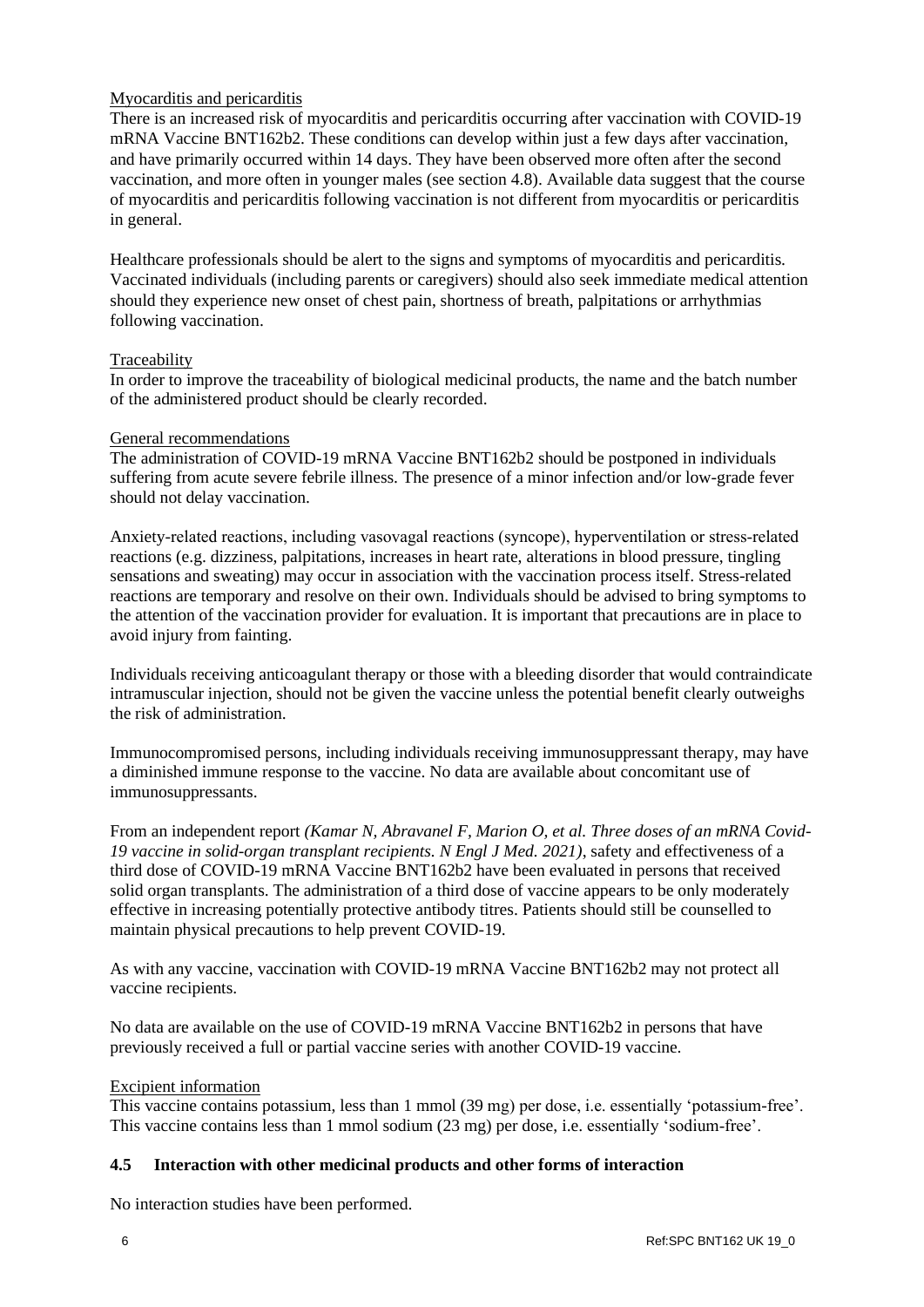Concomitant administration of COVID-19 mRNA Vaccine BNT162b2 with other vaccines has not been studied in trials conducted by Pfizer/BioNTech (see section 5.1). Data assessed by the MHRA that support concomitant administration of COVID-19 mRNA Vaccine BNT162b2 with influenza vaccines (but at separate injection sites) are based on the ComFluCOV study [EudraCT Number: 2021-001124-18}, which investigated concomitant administration of COVID-19 mRNA Vaccine BNT162b2 with several influenza vaccines. The data show that the antibody responses are unaffected and that the reactogenicity profile is acceptable. The MHRA has needed to rely on these data in advance of them being publicly available, including to Pfizer/BioNTech, but is satisfied as to the arrangements for its expected publication, and this section will be updated once the data are published.

Do not mix COVID-19 mRNA Vaccine BNT162b2 with other vaccines/products in the same syringe.

## **4.6 Fertility, pregnancy and lactation**

### Pregnancy

There is limited experience with use of the COVID-19 mRNA Vaccine BNT162b2 in pregnant women. Animal studies do not indicate direct or indirect harmful effects with respect to pregnancy, embryo/foetal development, parturition or post-natal development (see section 5.3). Administration of the COVID-19 mRNA Vaccine BNT162b2 in pregnancy should only be considered when the potential benefits outweigh any potential risks for the mother and foetus.

### Breast-feeding

It is unknown whether the COVID-19 mRNA Vaccine BNT162b2 is excreted in human milk.

## Fertility

Animal studies do not indicate direct or indirect harmful effects with respect to reproductive toxicity (see section 5.3)

## **4.7 Effects on ability to drive and use machines**

COVID-19 mRNA Vaccine BNT162b2 has no or negligible influence on the ability to drive and use machines. However, some of the adverse reactions mentioned under section 4.8 may temporarily affect the ability to drive or use machines.

### **4.8 Undesirable effects**

#### Summary of safety profile

The safety of COVID-19 mRNA Vaccine BNT162b2 was evaluated in participants 12 years of age and older in two clinical studies that included 23,205participants (comprised of 22,074participants 16 years of age and older and 1,131 adolescents 12 to 15 years of age) that have received at least one dose of COVID-19 mRNA Vaccine BNT162b2. Study BNT162-01 (Study 1) enrolled 60 participants, 18 through 55 years of age. Study C4591001 (Study 2) enrolled approximately 44,000 participants, 12 years of age or older.

#### *Participants 16 years of age and older*

In Study 2, a total of 22,026participants 16 years of age or older received at least one dose of COVID-19 mRNA Vaccine BNT162b and 22,021participants 16 years of age or older received placebo. A total of 20,519 participants 16 years of age or older received 2 doses of COVID-19 mRNA Vaccine BNT162b.

At the time of the analysis of Study 2 with a data cut-off of 13 March 2021 for the placebo-controlled blinded follow-up period up to the participants' unblinding dates, a total of 25,651 (58.2%) participants (13,031 COVID-19 mRNA Vaccine BNT162b2 and 12,620 placebo) 16 years of age and older were followed up for  $\geq 4$  months after the second dose. This included a total of 15,111 (7,704)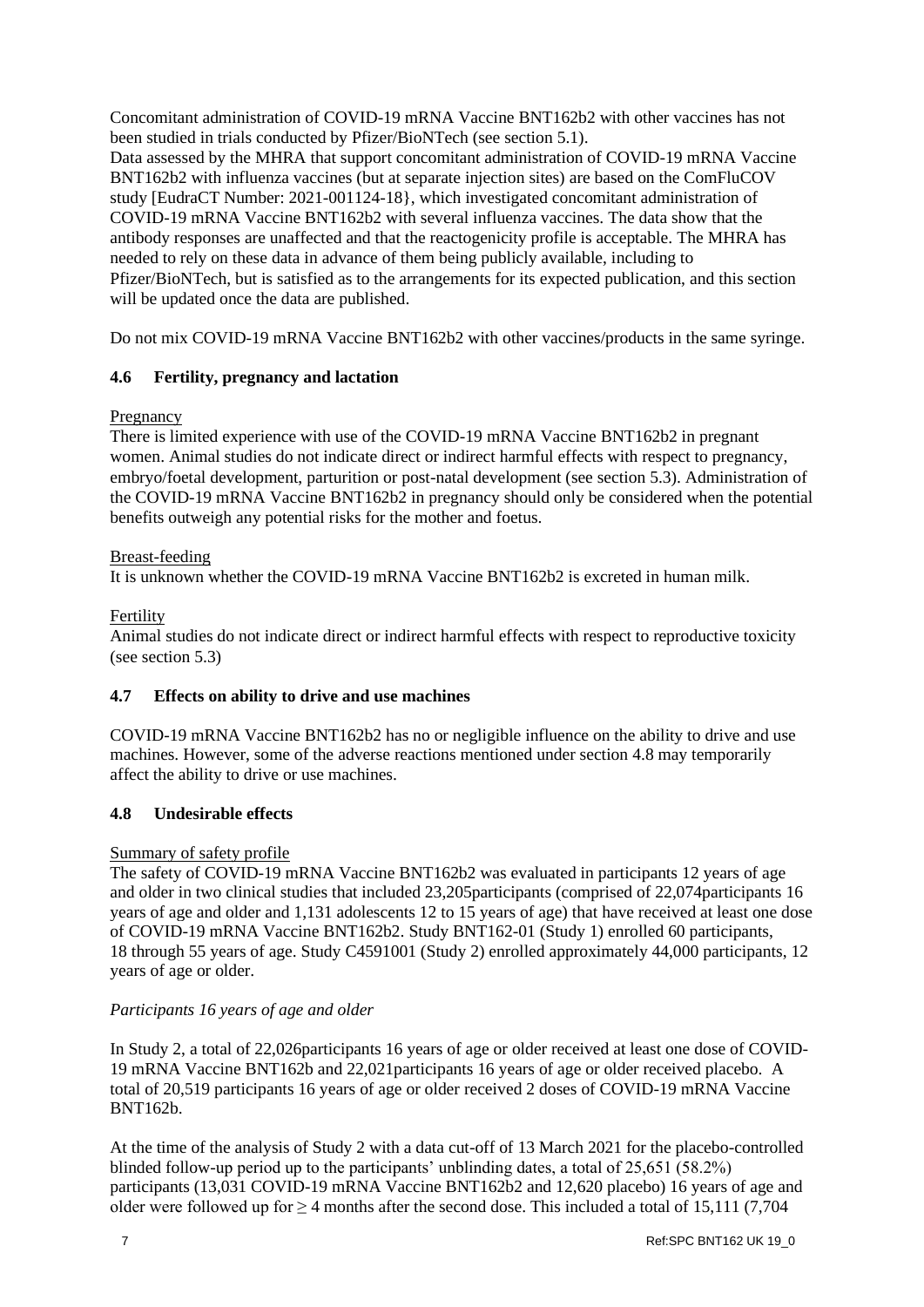COVID-19 mRNA Vaccine BNT162b2 and 7,407 placebo) participants 16 to 55 years of age and a total of 10,540 (5,327 COVID-19 mRNA Vaccine BNT162b2 and 5,213 placebo) participants 56 years of age and older.

Demographic characteristics were generally similar with regard to age, gender, race and ethnicity among participants who received COVID-19 mRNA Vaccine and those who received placebo. Overall, among the participants who received COVID-19 mRNA Vaccine BNT162b2, 51.5% were male and 48.5% were female, 82.1% were White, 9.6% were Black or African American, 26.1% were Hispanic/Latino, 4.3% were Asian and 0.7% were Native American/Alaskan native.

The most frequent adverse reactions in participants 16 years of age and older were pain at the injection site (> 80%), fatigue (> 60%), headache (> 50%), myalgia (> 40%), chills (> 30%), arthralgia (> 20%), pyrexia and injection site swelling  $(>10\%)$ .

The safety profile in 545 subjects receiving COVID-19 mRNA Vaccine BNT162b2, that were seropositive for SARS-CoV-2 at baseline, was similar to that seen in the general population.

#### *Adolescents 12 to 15 years of age*

In an analysis of Study 2, based on data up to the cut-off date of 13 March 2021, 2,260 adolescents (1,131 COVID-19 mRNA Vaccine BNT162b2; 1,129 placebo) were 12 to 15 years of age. Of these, 1,308 adolescents (660 COVID-19 mRNA Vaccine BNT162b2 and 648 placebo) have been followed for at least 2 months after the second dose of COVID-19 mRNA Vaccine BNT162b2.

The most frequent adverse reactions in adolescents 12 to 15 years of age were injection site pain  $(> 90\%)$ , fatigue and headache  $(> 70\%)$ , myalgia and chills  $(> 40\%)$ , arthralgia and pyrexia  $(> 20\%)$ .

#### *All participants*

The most frequent adverse reactions were usually mild or moderate in intensity and resolved within a few days after vaccination. A slightly lower frequency of reactogenicity events was associated with greater age. If required, symptomatic treatment with analgesic and/or anti-pyretic medicinal products (e.g. paracetamol-containing products) may be used.

#### Tabulated list of adverse reactions from clinical studies and post-authorisation experience

Adverse reactions observed during clinical studies are listed below according to the following frequency categories:

Very common ( $\geq 1/10$ ), Common ( $\geq 1/100$  to < 1/10), Uncommon (≥ 1/1,000 to < 1/100), Rare ( $\geq 1/10,000$  to  $\leq 1/1,000$ ), Very rare (< 1/10,000), Not known (cannot be estimated from the available data).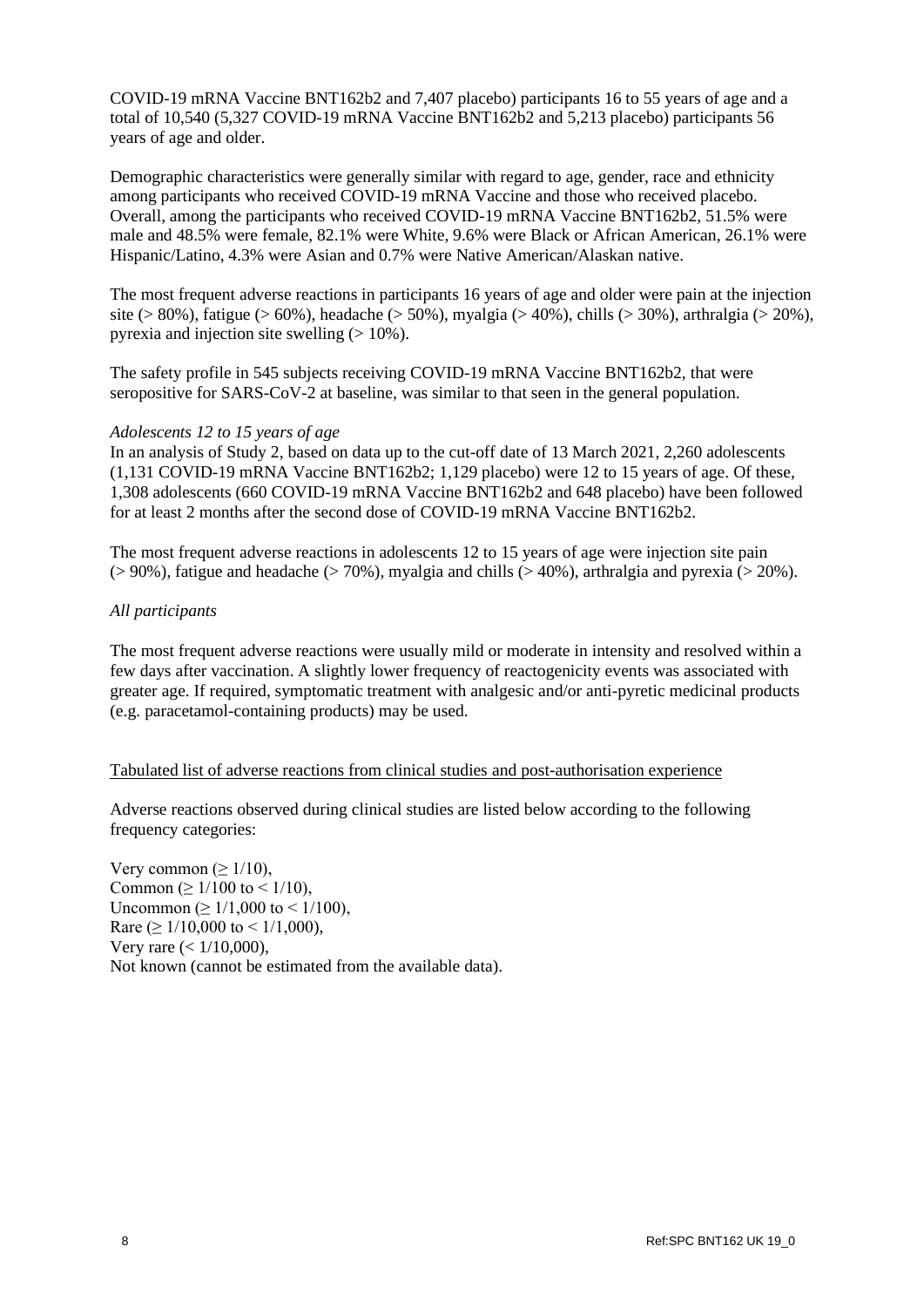| <b>System Organ</b>               | <b>Very</b>            | <b>Common</b>             | and post admortsation experien<br><b>Uncommon</b>          | Rare $($               | Very rare                  | Not known                 |
|-----------------------------------|------------------------|---------------------------|------------------------------------------------------------|------------------------|----------------------------|---------------------------|
| <b>Class</b>                      | common                 | $( \ge 1/100 \text{ to }$ | $( \ge 1/1,000 \text{ to }$                                | 1/10,000               | (< 1/10,000)               | (cannot be                |
|                                   | $( \ge 1/10)$          | < 1/10                    | < 1/100                                                    | to <                   |                            | estimated                 |
|                                   |                        |                           |                                                            | 1/1,000                |                            | from the<br>available     |
|                                   |                        |                           |                                                            |                        |                            | data)                     |
| <b>Blood</b> and                  |                        |                           | Lymphadenopathy <sup>a</sup>                               |                        |                            |                           |
| lymphatic                         |                        |                           |                                                            |                        |                            |                           |
| system disorders                  |                        |                           |                                                            |                        |                            |                           |
| Cardiac                           |                        |                           |                                                            |                        | Myocarditis <sup>d</sup> ; |                           |
| disorders                         |                        |                           |                                                            |                        | Pericarditis <sup>d</sup>  |                           |
| Immune system<br>disorders        |                        |                           | Hypersensitivity                                           |                        |                            | Anaphylaxis               |
|                                   |                        |                           | reactions (e.g. rash,<br>pruritus, urticaria, <sup>b</sup> |                        |                            |                           |
|                                   |                        |                           | angioedema <sup>b</sup> )                                  |                        |                            |                           |
| Metabolism and                    |                        |                           | Decreased appetite                                         |                        |                            |                           |
| nutrition                         |                        |                           |                                                            |                        |                            |                           |
| disorders                         |                        |                           |                                                            |                        |                            |                           |
| Psychiatric                       |                        |                           | Insomnia                                                   |                        |                            |                           |
| disorders                         |                        |                           |                                                            |                        |                            |                           |
| Nervous system                    | Headache               |                           | Lethargy                                                   | Acute                  |                            |                           |
| disorders                         |                        |                           |                                                            | peripheral<br>facial   |                            |                           |
|                                   |                        |                           |                                                            | paralysis <sup>c</sup> |                            |                           |
| Gastrointestinal                  | Diarrhoea <sup>d</sup> | Nausea;                   |                                                            |                        |                            |                           |
| disorders                         |                        | Vomiting <sup>d</sup>     |                                                            |                        |                            |                           |
| Skin and                          |                        |                           | Hyperhidrosis;                                             |                        |                            | Erythema                  |
| subcutaneous                      |                        |                           | Night sweats                                               |                        |                            | multiforme <sup>d</sup>   |
| tissue disorder                   |                        |                           |                                                            |                        |                            |                           |
| Musculoskeletal<br>and connective | Arthralgia;            |                           | Pain in extremity <sup>e</sup>                             |                        |                            |                           |
| tissue disorders                  | Myalgia                |                           |                                                            |                        |                            |                           |
| General                           | Injection              | Injection                 | Asthenia;                                                  |                        |                            | Extensive                 |
| disorders and                     | site pain;             | site                      | Malaise; Injection                                         |                        |                            | swelling of               |
| administration                    | Fatigue;               | redness                   | site pruritus                                              |                        |                            | vaccinated                |
| site conditions                   | Chills;                |                           |                                                            |                        |                            | limb; <sup>d</sup> Facial |
|                                   | Pyrexia <sup>f</sup> ; |                           |                                                            |                        |                            | swelling <sup>g</sup>     |
|                                   | Injection              |                           |                                                            |                        |                            |                           |
|                                   | site                   |                           |                                                            |                        |                            |                           |
|                                   | swelling               |                           |                                                            |                        |                            |                           |

**Table 1: Adverse reactions from clinical trials and post-authorisation experience**

a. A higher frequency of lymphadenopathy (5.2% vs 0.4%) was observed in participants receiving a booster dose (third dose) compared to participants receiving 2 doses.

b. The frequency category for urticaria and angioedema was Rare.

- c. Through the clinical trial safety follow-up period to 14 November 2020, acute peripheral facial paralysis (or palsy) was reported by four participants in the COVID-19 mRNA Vaccine group. Onset was Day 37 after Dose 1 (participant did not receive Dose 2) and Days 3, 9, and 48 after Dose 2. No cases of acute peripheral facial paralysis (or palsy) were reported in the placebo group.
- d. Adverse reaction determined post-authorisation.
- e. Refers to vaccinated arm.

f. A higher frequency of pyrexia was observed after the second dose compared to the first dose.

g. Facial swelling in vaccine recipients with a history of injection of dermatological fillers has been reported in the post-marketing phase.

Description of selected adverse reactions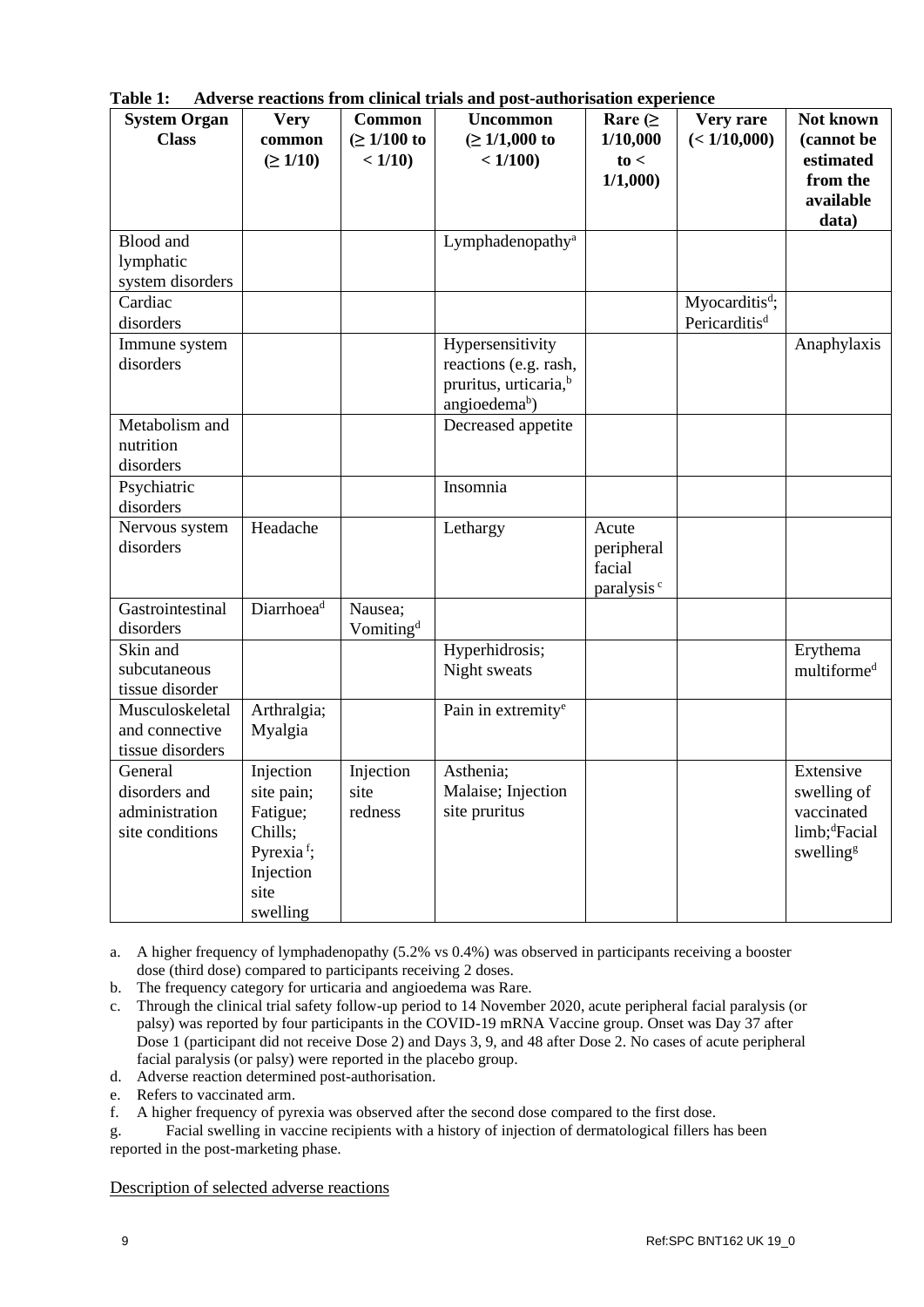# *Myocarditis*

The increased risk of myocarditis after vaccination with COVID-19 mRNA Vaccine BNT162b2 is highest in younger males (see section 4.4).

Two large European pharmacoepidemiological studies have estimated the excess risk in younger males following the second dose of COVID-19 mRNA Vaccine BNT162b2. One study showed that in a period of 7 days after the second dose there were about 0.265 (95% CI 0.255 - 0.275) extra cases of myocarditis in 12-29 year old males per 10,000 compared to unexposed persons. In another study, in a period of 28 days after the second dose there were 0.57 [95% CI 0.39 – 0.75] extra cases of myocarditis in 16-24 year old males per 10,000 compared to unexposed persons.

### Post-authorisation reports of influenza-like illness

Some recipients have reported chills, shivering (in some cases rigours), and increased body temperature possibly with sweating, headache (including migraine-like headaches), nausea, myalgia and malaise, starting within a day of vaccination. These effects usually last for a day or two.

If a patient reports unusually high and prolonged fever, or other persistent symptoms, alternative causes should be considered and appropriate advice should be provided for diagnostic investigation and medical management as required.

## Reporting of suspected adverse reactions

If you are concerned about an adverse event, it should be reported on a Yellow card. Reporting forms and information can be found at [https://coronavirus-yellowcard.mhra.gov.uk/](https://urldefense.proofpoint.com/v2/url?u=https-3A__coronavirus-2Dyellowcard.mhra.gov.uk_&d=DwMFAw&c=UE1eNsedaKncO0Yl_u8bfw&r=w6DflmRjAsYvVgMKqVz9KrnRxozkgmY6dohkPH9v-GQ&m=5fApxr6fCynUxULIWuMMejFo49W4_mwg7n7GUdMrc9o&s=sT1kwHYDeU7PNafh4f6EUzHYXrzBw368J0VW6QtyBJk&e=) or search for MHRA Yellow Card in the Google Play or Apple App Store. When reporting please include the vaccine brand and batch/Lot number if available.

Alternatively, adverse events of concern in association with Pfizer BioNTech COVID-19 mRNA vaccine BNT162b2 can be reported to Pfizer Medical Information on 01304 616161 or via [www.pfizersafetyreporting.com.](http://www.pfizersafetyreporting.com/)

Please do not report the same adverse event(s) to both systems as all reports will be shared between Pfizer and MHRA (in an anonymized form) and dual reporting will create unnecessary duplicates.

## **4.9 Overdose**

Participants who received 58 micrograms of COVID-19 mRNA Vaccine in clinical trials did not report an increase in reactogenicity or adverse events.

In the event of overdose, monitoring of vital functions and possible symptomatic treatment is recommended.

## **5. PHARMACODYNAMIC PROPERTIES**

#### **5.1 Pharmacodynamic properties**

Pharmacotherapeutic group: vaccines, other viral vaccines, ATC code: J07BX03

#### Mechanism of action

The nucleoside-modified messenger RNA in COVID-19 mRNA Vaccine BNT162b2 (tozinameran) is formulated in lipid nanoparticles, which enable delivery of the RNA into host cells to allow expression of the SARS-CoV-2 S antigen. The vaccine elicits both neutralising antibody and cellular immune responses to the spike (S) antigen, which may contribute to protection against COVID-19 disease.

#### *Efficacy in participants 16 years of age and older*

The efficacy of COVID-19 mRNA Vaccine BNT162b2 was evaluated in participants 16 years of age and older in two clinical studies conducted in the United States, Europe, Turkey, South Africa and South America. Study 1 enrolled 60 participants, 18 through 55 years of age. Study 2 is a multicentre,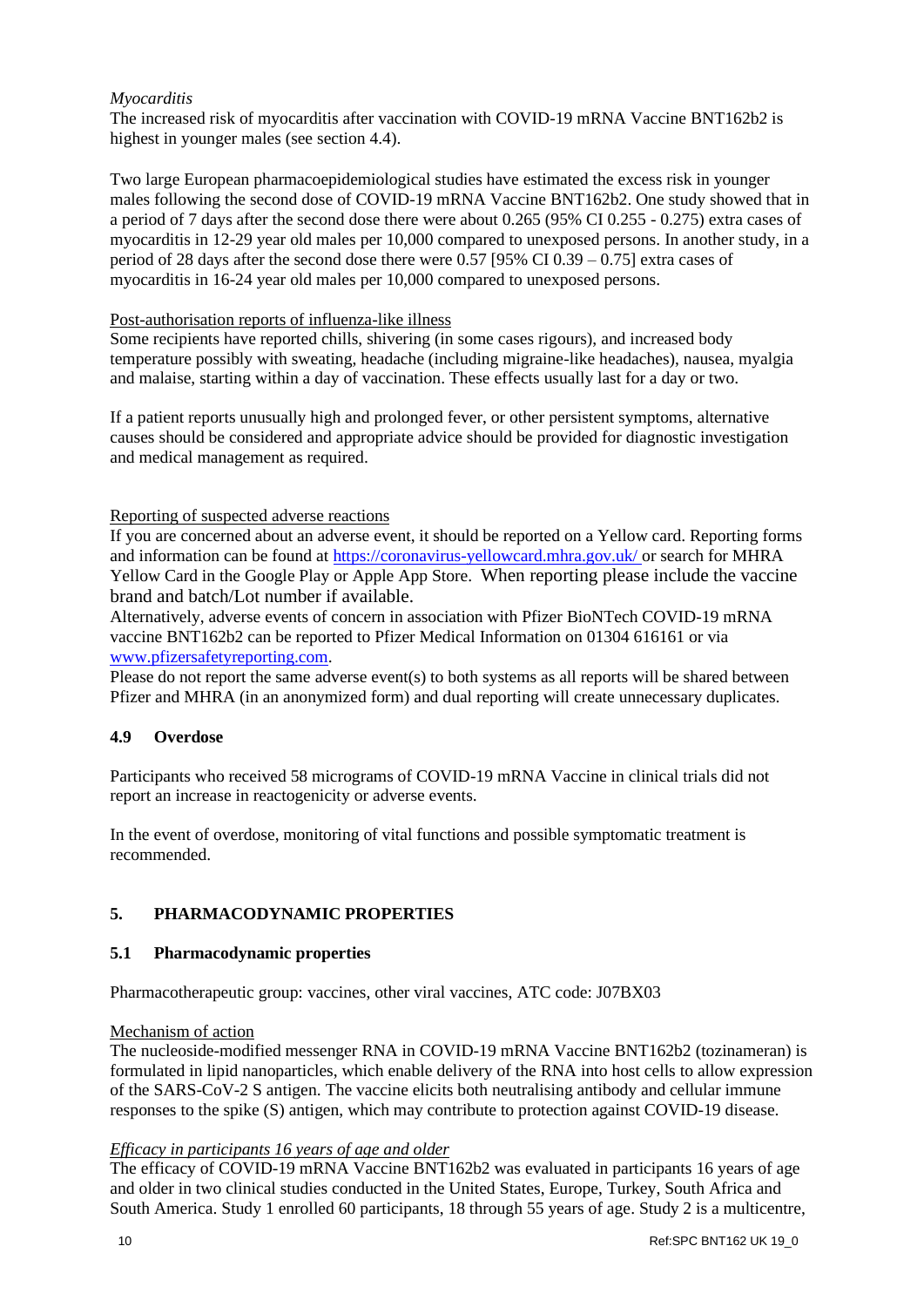placebo-controlled efficacy study in participants 12 years of age and older. Randomisation was stratified by age: 12 to 15 years of age, 16 to 55 years of age, or 56 years of age and older, with a minimum of 40% of participants in the  $\geq$  56-year stratum. The study excluded participants who were immunocompromised and those who had previous clinical or microbiological diagnosis of COVID-19 disease. Participants with pre-existing stable disease, defined as disease not requiring significant change in therapy or hospitalisation for worsening disease during the 6 weeks before enrolment, were included as were participants with known stable infection with human immunodeficiency virus (HIV), hepatitis C virus (HCV) or hepatitis B virus (HBV). There was no requirement for prophylactic use of paracetamol or analgesics. Influenza vaccines could be administered outside a window  $\pm$  14 days of the vaccine doses.

In Study 2, approximately 44,000 participants 12 years of age and older were randomised equally and received 2 doses of COVID-19 mRNA Vaccine or placebo.. The efficacy analyses included participants that received their second vaccination within 19 to 42 days after their first vaccination. Participants are planned to be followed for up to 24 months, for assessments of safety and efficacy against COVID-19 disease.

The population for the analysis of the primary efficacy endpoint included 36,621 participants 12 years of age and older (18,242 in the COVID-19 mRNA Vaccine group and 18,379 in the placebo group) who did not have evidence of prior infection with SARS-CoV-2 through 7 days after the second dose.

Demographic characteristics were generally similar with regard to age, gender, race and ethnicity among participants who received COVID-19 mRNA BNT162b2 vaccine and those who received placebo. Overall, among the participants who received COVID-19 mRNA vaccine, 51.1% were male and 48.9% were female, 82.8% were White, 8.9% were Black or African American, 26.8% were Hispanic/Latino, 4.5% were Asian and 0.6% were Native American/Alaskan native. 57.2% were aged 16-55 years, 42.6% were aged > 55 years and 21.8% were  $\geq$  65 years.

The vaccine efficacy information is presented in Table 2.

#### **Table 2: Vaccine efficacy – First COVID-19 occurrence from 7 days after Dose 2, by age subgroup – participants without evidence of infection prior to 7 days after Dose 2 evaluable efficacy (7 days) population**

| First COVID-19 occurrence from 7 days after Dose 2 in participants without evidence of prior |                            |                            |                                |  |
|----------------------------------------------------------------------------------------------|----------------------------|----------------------------|--------------------------------|--|
| <b>SARS-CoV-2 infection*</b>                                                                 |                            |                            |                                |  |
|                                                                                              | <b>COVID-19 mRNA</b>       |                            |                                |  |
|                                                                                              | Vaccine BNT162b2           | <b>Placebo</b>             |                                |  |
|                                                                                              | $N^a = 18,198$             | $N^a = 18,325$             |                                |  |
|                                                                                              | <b>Cases</b>               | <b>Cases</b>               |                                |  |
|                                                                                              | n1 <sup>b</sup>            | n1 <sup>b</sup>            | Vaccine efficacy %             |  |
| Subgroup                                                                                     | Surveillance time $c(n2d)$ | Surveillance time $c(n2d)$ | $(95\% \text{ CI})^{\text{f}}$ |  |
|                                                                                              |                            | 162                        |                                |  |
| All participants <sup>e</sup>                                                                | 2.214(17,411)              | 2.222(17,511)              | 95.0 (90.0, 97.9)              |  |
|                                                                                              |                            | 143                        |                                |  |
| 16 to 64 years                                                                               | 1.706 (13,549)             | 1.710 (13,618)             | 95.1 (89.6, 98.1)              |  |
|                                                                                              |                            | 19                         |                                |  |
| 65 years and older                                                                           | 0.508(3848)                | 0.511(3880)                | 94.7 (66.7, 99.9)              |  |
|                                                                                              |                            | 14                         |                                |  |
| 65 to 74 years                                                                               | 0.406(3074)                | 0.406(3095)                | 92.9 (53.1, 99.8)              |  |
|                                                                                              |                            | 5                          |                                |  |
| 75 years and older                                                                           | 0.102(774)                 | 0.106(785)                 | $100.0(-13.1, 100.0)$          |  |

Note: Confirmed cases were determined by Reverse Transcription-Polymerase Chain Reaction (RT-PCR) and at least 1 symptom consistent with COVID-19 [\*Case definition: (at least 1 of) fever, new or increased cough, new or increased shortness of breath, chills, new or increased muscle pain, new loss of taste or smell, sore throat, diarrhoea or vomiting.]

Participants who had no serological or virological evidence (prior to 7 days after receipt of the last dose) of past SARS-CoV-2 infection (i.e., N-binding antibody [serum] negative at Visit 1 and SARS-CoV-2 not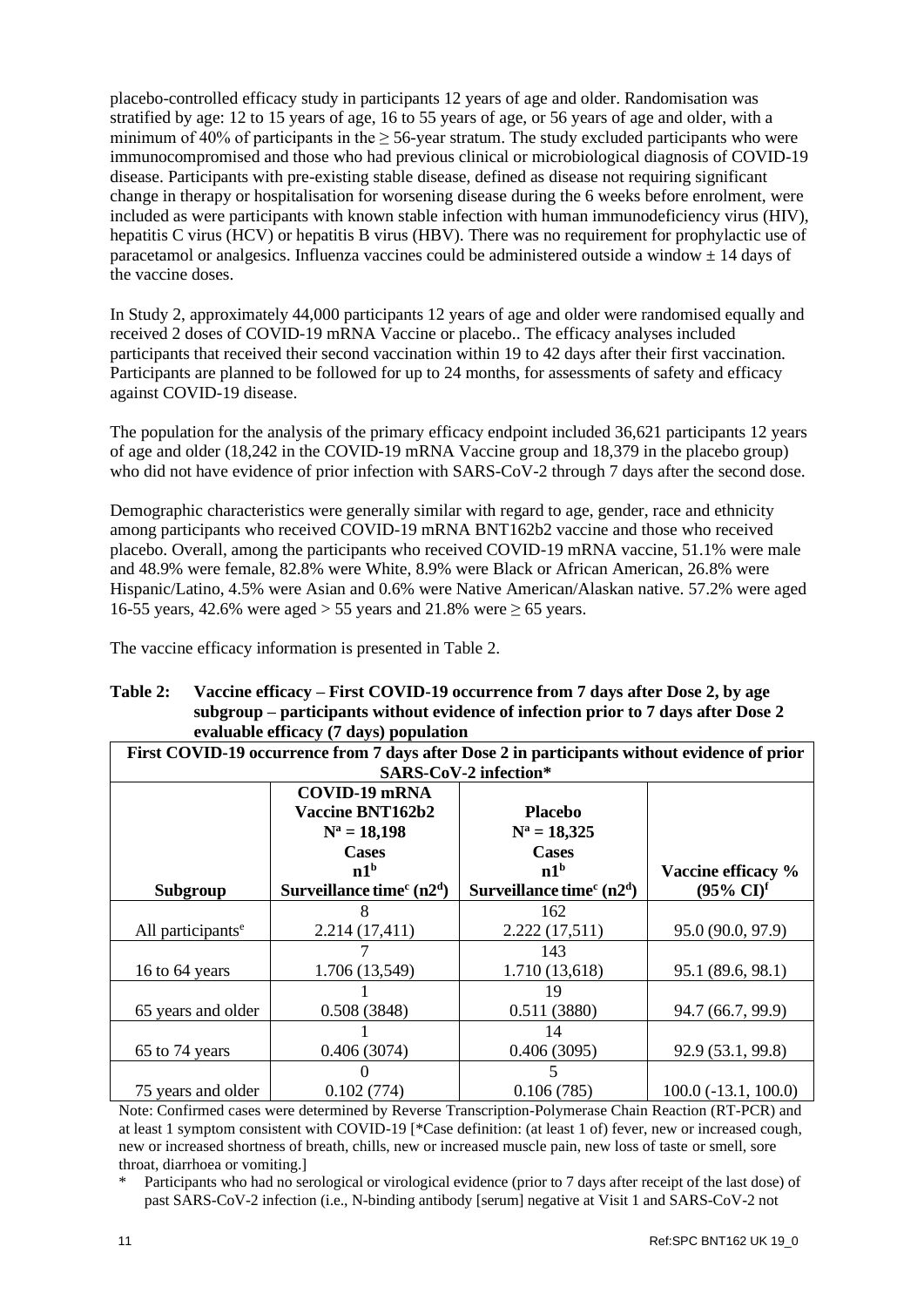detected by nucleic acid amplification tests (NAAT) [nasal swab] at Visits 1 and 2), and had negative NAAT (nasal swab) at any unscheduled visit prior to 7 days after Dose 2 were included in the analysis.

- a.  $N =$  number of participants in the specified group.
- b. n1 = Number of participants meeting the endpoint definition.
- c. Total surveillance time in 1000 person-years for the given endpoint across all participants within each group at risk for the endpoint. Time period for COVID-19 case accrual is from 7 days after Dose 2 to the end of the surveillance period.
- d.  $n2$  = Number of participants at risk for the endpoint.
- e. No confirmed cases were identified in adolescents 12 to 15 years of age.
- f. Two-sided confidence interval (CI) for vaccine efficacy is derived based on the Clopper and Pearson method adjusted to the surveillance time. CI not adjusted for multiplicity.

Efficacy of COVID-19 mRNA Vaccine in preventing first COVID-19 occurrence from 7 days after Dose 2 compared to placebo was 94.6% (95% confidence interval of 89.6% to 97.6%) in participants 16 years of age and older with or without evidence of prior infection with SARS-CoV-2.

There were no meaningful clinical differences in overall vaccine efficacy in participants who were at risk of severe COVID-19 disease including those with one or more comorbidities that increase the risk of severe COVID-19 disease (e.g. asthma,  $BMI \geq 30 \text{ kg/m}^2$ , chronic pulmonary disease, diabetes mellitus, hypertension).

Updated efficacy analyses were performed with additional confirmed COVID-19 cases accrued during blinded placebo-controlled follow-up, representing up to 6 months after Dose 2 in the efficacy population.

The updated vaccine efficacy information is presented in Table 3.

#### **Table 3: Vaccine efficacy – First COVID-19 occurrence from 7 days after Dose 2, by age subgroup – participants without evidence of prior SARS-CoV-2 infection\* prior to 7 days after Dose 2 – evaluable efficacy (7 days) population during the placebo-controlled follow-up period**

|                               | <b>COVID-19 mRNA</b><br><b>Vaccine</b><br>$N^a = 20,998$<br><b>Cases</b><br>n1 <sup>b</sup> | <b>Placebo</b><br>$N^a = 21,096$<br><b>Cases</b><br>n1 <sup>b</sup> | Vaccine efficacy % |
|-------------------------------|---------------------------------------------------------------------------------------------|---------------------------------------------------------------------|--------------------|
| Subgroup                      | Surveillance time $c(n2d)$                                                                  | Surveillance time $c(n2d)$                                          | $(95\% \; Cl^e)$   |
|                               | 77                                                                                          | 850                                                                 | 91.3               |
| All participants <sup>f</sup> | 6.247(20,712)                                                                               | 6.003(20,713)                                                       | (89.0, 93.2)       |
|                               | 70                                                                                          | 710                                                                 | 90.6               |
| 16 to 64 years                | 4.859 (15,519)                                                                              | 4.654(15,515)                                                       | (87.9, 92.7)       |
|                               |                                                                                             | 124                                                                 | 94.5               |
| 65 years and older            | 1.233 (4192)                                                                                | 1.202 (4226)                                                        | (88.3, 97.8)       |
|                               | 6                                                                                           | 98                                                                  | 94.1               |
| 65 to 74 years                | 0.994(3350)                                                                                 | 0.966(3379)                                                         | (86.6, 97.9)       |
|                               |                                                                                             | 26                                                                  | 96.2               |
| 75 years and older            | 0.239(842)                                                                                  | 0.237(847)                                                          | (76.9, 99.9)       |

Note: Confirmed cases were determined by Reverse Transcription-Polymerase Chain Reaction (RT-PCR) and at least 1 symptom consistent with COVID-19 (symptoms included: fever; new or increased cough; new or increased shortness of breath; chills; new or increased muscle pain; new loss of taste or smell; sore throat; diarrhoea; vomiting).

- Participants who had no evidence of past SARS-CoV-2 infection (i.e., N-binding antibody [serum] negative at Visit 1 and SARS-CoV-2 not detected by NAAT [nasal swab] at Visits 1 and 2), and had negative NAAT (nasal swab) at any unscheduled visit prior to 7 days after Dose 2 were included in the analysis.
- a.  $N =$  Number of participants in the specified group.
- b.  $n1 =$  Number of participants meeting the endpoint definition.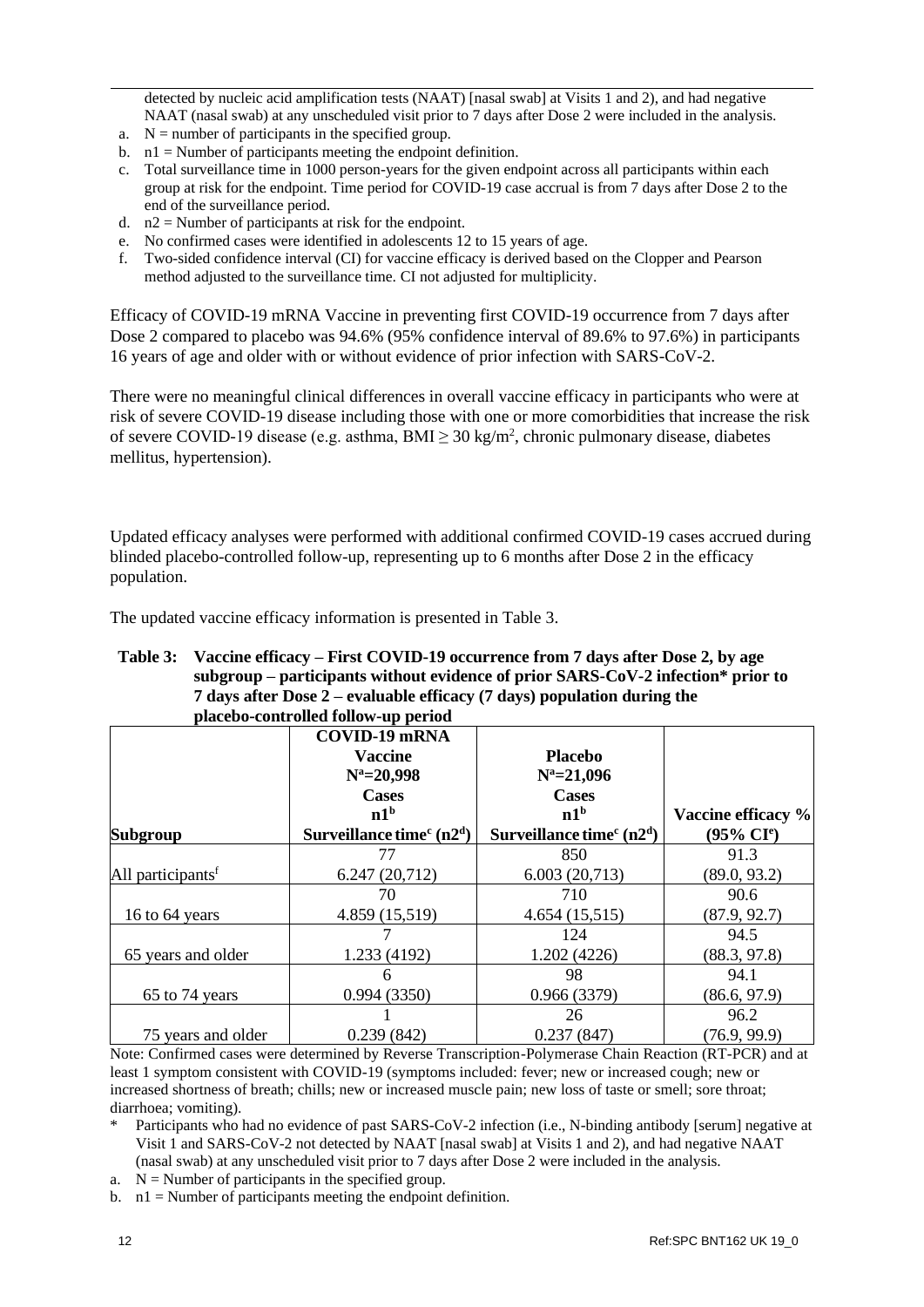### **Table 3: Vaccine efficacy – First COVID-19 occurrence from 7 days after Dose 2, by age subgroup – participants without evidence of prior SARS-CoV-2 infection\* prior to 7 days after Dose 2 – evaluable efficacy (7 days) population during the placebo-controlled follow-up period**

- c. Total surveillance time in 1,000 person-years for the given endpoint across all participants within each group at risk for the endpoint. Time period for COVID-19 case accrual is from 7 days after Dose 2 to the end of the surveillance period.
- d.  $n2$  = Number of participants at risk for the endpoint.
- e. Two-sided 95% confidence interval (CI) for vaccine efficacy is derived based on the Clopper and Pearson method adjusted to the surveillance time.
- f. Included confirmed cases in participants 12 to 15 years of age: 0 in the COVID-19 mRNA Vaccine group; 16 in the placebo group.

In the updated efficacy analysis, efficacy of COVID-19 mRNA Vaccine in preventing first COVID-19 occurrence from 7 days after Dose 2 compared to placebo was 91.1% (95% CI of 88.8% to 93.0%) in participants in the evaluable efficacy population with or without evidence of prior infection with SARS-CoV-2.

Additionally, the updated efficacy analyses by subgroup showed similar efficacy point estimates across sexes, ethnic groups, geography and participants with medical comorbidities and obesity associated with high risk of severe COVID-19.

### *Efficacy against severe COVID-19*

Updated efficacy analyses of secondary efficacy endpoints supported benefit of the COVID-19 mRNA Vaccine in preventing severe COVID-19.

As of 13 March 2021, vaccine efficacy against severe COVID-19 is presented only for participants with or without prior SARS-CoV-2 infection (Table 3) as the COVID-19 case counts in participants without prior SARS-CoV-2 infection were the same as those in participants with or without prior SARS-CoV-2 infection in both the COVID-19 mRNA Vaccine and placebo groups.

### **Table 4: Vaccine efficacy – First severe COVID-19 occurrence in participants with or without prior SARS-CoV-2 infection based on the Food and Drug Administration (FDA)\* after Dose 1 or from 7 days after Dose 2 in the placebo-controlled follow-up**

|                           | <b>COVID-19 mRNA</b>            |                                 |                             |
|---------------------------|---------------------------------|---------------------------------|-----------------------------|
|                           | <b>Vaccine</b>                  | <b>Placebo</b>                  |                             |
|                           | <b>Cases</b>                    | <b>Cases</b>                    |                             |
|                           | n1 <sup>a</sup>                 | n1 <sup>a</sup>                 | Vaccine efficacy %          |
|                           | Surveillance time $(n2b)$       | Surveillance time $(n2b)$       | $(95\% \text{ CI}^{\circ})$ |
|                           |                                 | 30                              | 96.7                        |
| After Dose 1 <sup>d</sup> | $8.439$ <sup>e</sup> (22,505)   | $8.288$ <sup>e</sup> (22,435)   | (80.3, 99.9)                |
|                           |                                 |                                 | 95.3                        |
| 7 days after Dose $2f$    | $6.522$ <sup>g</sup> $(21,649)$ | $6.404$ <sup>g</sup> $(21,730)$ | (70.9, 99.9)                |

Note: Confirmed cases were determined by Reverse Transcription-Polymerase Chain Reaction (RT-PCR) and at least 1 symptom consistent with COVID-19 (symptoms included: fever; new or increased cough; new or increased shortness of breath; chills; new or increased muscle pain; new loss of taste or smell; sore throat; diarrhoea; vomiting).

\* Severe illness from COVID-19 as defined by FDA is confirmed COVID-19 and presence of at least 1 of the following:

- Clinical signs at rest indicative of severe systemic illness (respiratory rate  $\geq$  30 breaths per minute, heart rate ≥ 125 beats per minute, saturation of oxygen ≤ 93% on room air at sea level, or ratio of arterial oxygen partial pressure to fractional inspired oxygen < 300 mm Hg);
- Respiratory failure [defined as needing high-flow oxygen, noninvasive ventilation, mechanical ventilation or extracorporeal membrane oxygenation (ECMO)];
- Evidence of shock (systolic blood pressure < 90 mm Hg, diastolic blood pressure < 60 mm Hg, or requiring vasopressors);
- Significant acute renal, hepatic, or neurologic dysfunction;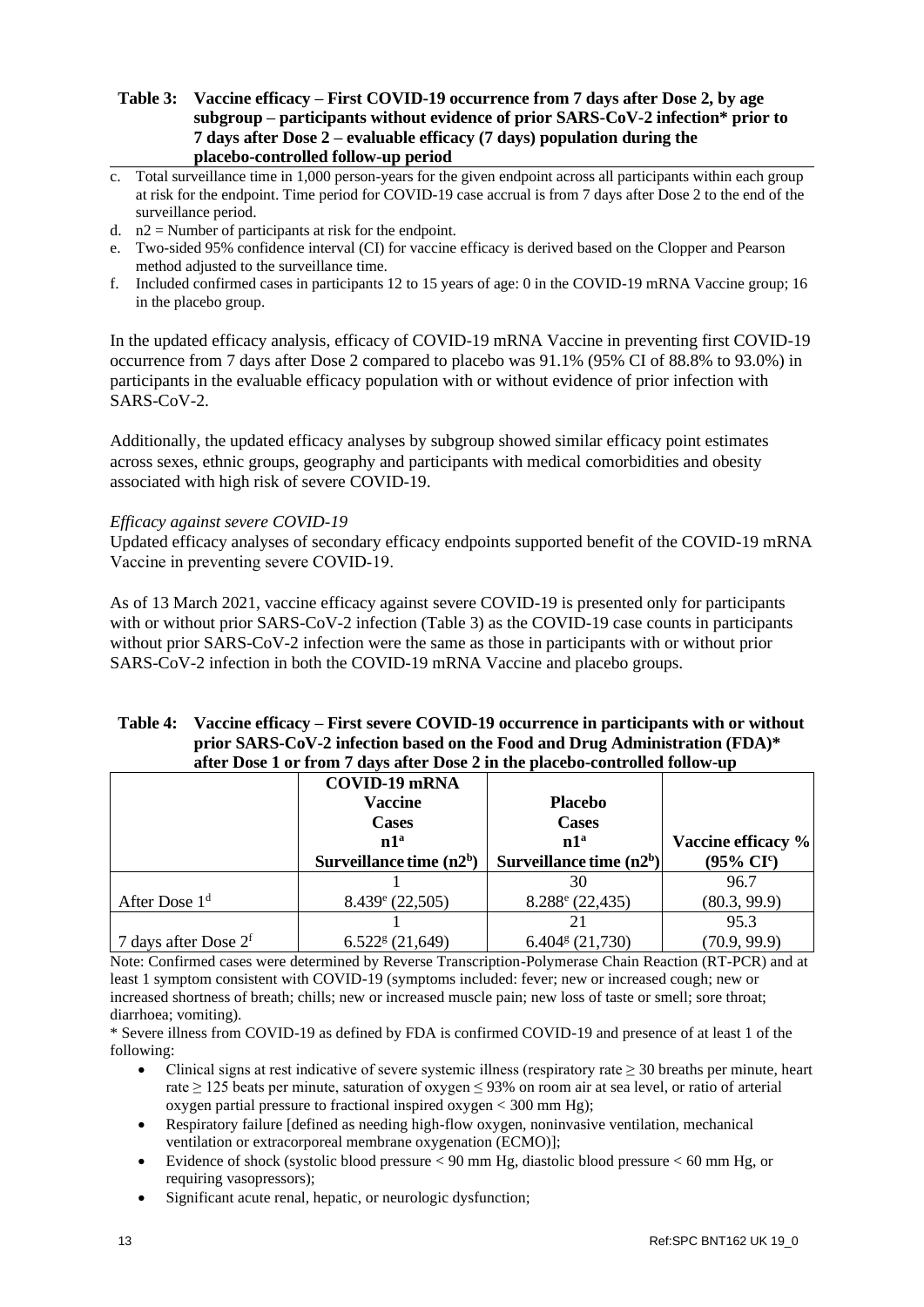#### **Table 4: Vaccine efficacy – First severe COVID-19 occurrence in participants with or without prior SARS-CoV-2 infection based on the Food and Drug Administration (FDA)\* after Dose 1 or from 7 days after Dose 2 in the placebo-controlled follow-up**

- Admission to an Intensive Care Unit;
	- Death.
- a. n1 = Number of participants meeting the endpoint definition.
- b.  $n2 =$  Number of participants at risk for the endpoint.
- c. Two-side confidence interval (CI) for vaccine efficacy is derived based on the Clopper and Pearson method adjusted to the surveillance time.
- d. Efficacy assessed based on the Dose 1 all available efficacy (modified intention-to-treat) population that included all randomised participants who received at least 1 dose of study intervention.
- e. Total surveillance time in 1,000 person-years for the given endpoint across all participants within each group at risk for the endpoint. Time period for COVID-19 case accrual is from Dose 1 to the end of the surveillance period.
- f. Efficacy assessed based on the evaluable efficacy (7 Days) population that included all eligible randomised participants who receive all dose(s) of study intervention as randomised within the predefined window, have no other important protocol deviations as determined by the clinician.
- g. Total surveillance time in 1,000 person-years for the given endpoint across all participants within each group at risk for the endpoint. Time period for COVID-19 case accrual is from 7 days after Dose 2 to the end of the surveillance period.

#### *Efficacy and immunogenicity in adolescents 12 to 15 years of age*

An analysis of Study 2 has been performed in adolescents 12 to 15 years of age up to a data cut-off date of 13 March 2021.

The vaccine efficacy information in adolescents 12 to 15 years of age is presented in Table 5.

### **Table 5: Vaccine efficacy – First COVID-19 occurrence from 7 days after Dose 2 – participants without evidence of infection and with or without evidence of infection prior to 7 days after Dose 2 – adolescents 12 to 15 years of age evaluable efficacy (7 days) population**

| First COVID-19 occurrence from 7 days after Dose 2 in adolescents 12 to 15 years of age      |                            |                                                   |                         |  |
|----------------------------------------------------------------------------------------------|----------------------------|---------------------------------------------------|-------------------------|--|
| without evidence of prior SARS-CoV-2 infection*                                              |                            |                                                   |                         |  |
|                                                                                              | <b>COVID-19 mRNA</b>       |                                                   |                         |  |
|                                                                                              | Vaccine BNT162b2           | <b>Placebo</b>                                    |                         |  |
|                                                                                              | $N^a = 1005$               | $N^a = 978$                                       |                         |  |
|                                                                                              | <b>Cases</b>               | <b>Cases</b>                                      |                         |  |
|                                                                                              | n1 <sup>b</sup>            | n1 <sup>b</sup>                                   | <b>Vaccine efficacy</b> |  |
|                                                                                              | Surveillance time $c(n2d)$ | Surveillance time $c(n2d)$                        | % (95% $CIe$ )          |  |
| Adolescents                                                                                  |                            | 16                                                |                         |  |
| 12 to 15 years                                                                               | 0.154(1001)                | 0.147(972)                                        | 100.0(75.3, 100.0)      |  |
| First COVID-19 occurrence from 7 days after Dose 2 in adolescents 12 to 15 years of age with |                            |                                                   |                         |  |
|                                                                                              |                            | or without evidence of prior SARS-CoV-2 infection |                         |  |
|                                                                                              | <b>COVID-19 mRNA</b>       |                                                   |                         |  |
|                                                                                              | <b>Vaccine BNT162b2</b>    | <b>Placebo</b>                                    |                         |  |
|                                                                                              | $N^a = 1119$               | $N^a = 1110$                                      |                         |  |
|                                                                                              | <b>Cases</b>               | <b>Cases</b>                                      |                         |  |
|                                                                                              | n1 <sup>b</sup>            | n1 <sup>b</sup>                                   | <b>Vaccine efficacy</b> |  |
|                                                                                              | Surveillance time $c(n2d)$ | Surveillance time $c(n2d)$                        | % (95% $CIe$ )          |  |
| Adolescents                                                                                  |                            | 18                                                |                         |  |
| 12 to 15 years                                                                               | 0.170(1109)                | 0.163(1094)                                       | 100.0(78.1, 100.0)      |  |

Note: Confirmed cases were determined by Reverse Transcription-Polymerase Chain Reaction (RT-PCR) and at least 1 symptom consistent with COVID-19 [\*Case definition: (at least 1 of) fever, new or increased cough, new or increased shortness of breath, chills, new or increased muscle pain, new loss of taste or smell, sore throat, diarrhoea or vomiting).

Participants who had no serological or virological evidence (prior to 7 days after receipt of the last dose) of past SARS-CoV-2 infection (i.e, N-binding antibody [serum] negative at Visit 1 and SARS-CoV-2 not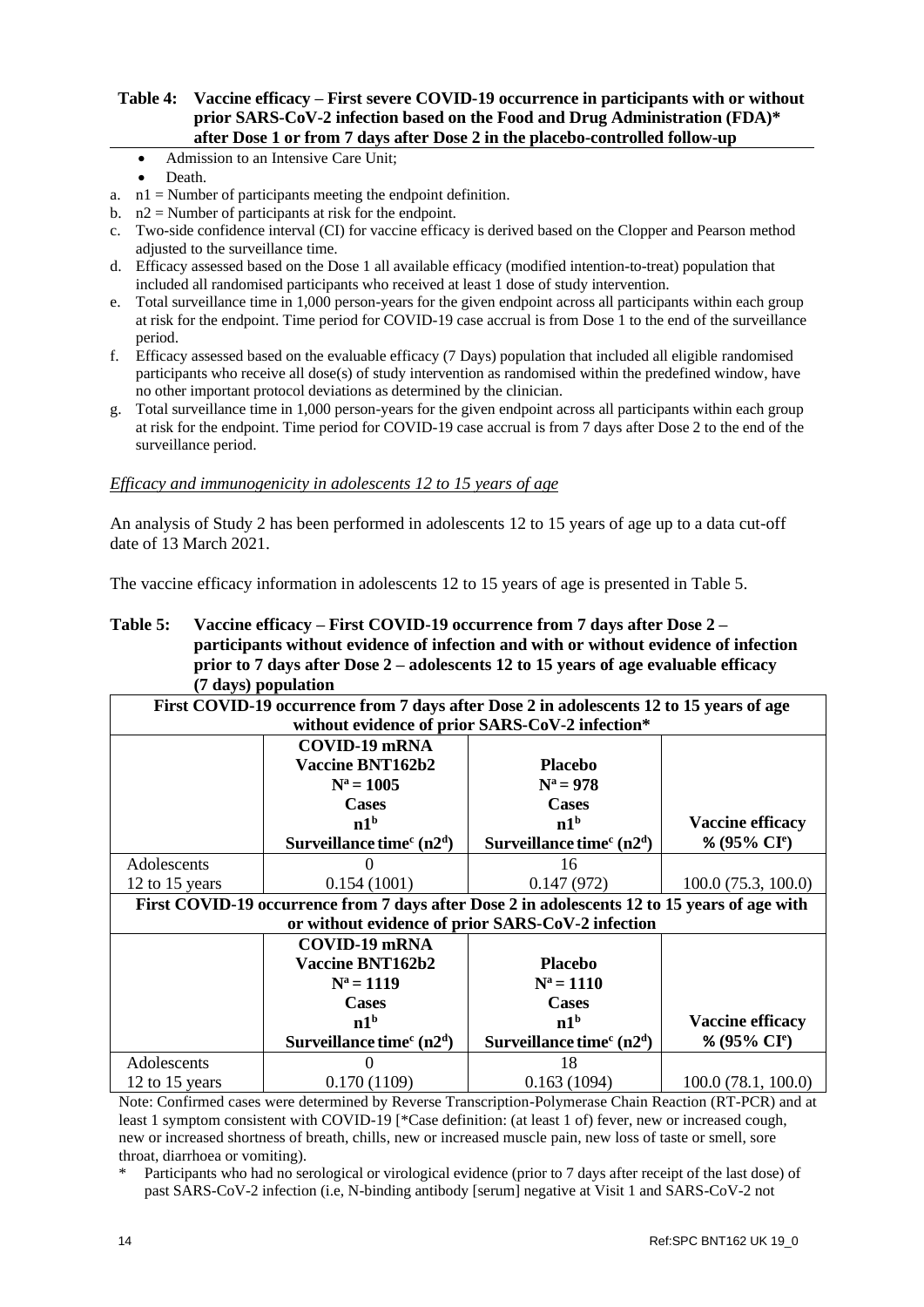detected by nucleic acid amplification tests (NAAT) [nasal swab] at Visits 1 and 2), and had negative NAAT (nasal swab) at any unscheduled visit prior to 7 days after Dose 2 were included in the analysis.

- a.  $N =$  number of participants in the specified group.
- b. n1 = Number of participants meeting the endpoint definition.
- c. Total surveillance time in 1000 person-years for the given endpoint across all participants within each group at risk for the endpoint. Time period for COVID-19 case accrual is from 7 days after Dose 2 to the end of the surveillance period.
- d.  $n2$  = Number of participants at risk for the endpoint.
- e. Confidence interval (CI) for vaccine efficacy is derived based on the Clopper and Pearson method adjusted for surveillance time. CI not adjusted for multiplicity.

In Study 2 an analysis of SARS-CoV-2 neutralising titres in a randomly selected subset of participants was performed to demonstrate non-inferior immune responses (within 1.5-fold) comparing adolescents 12 to 15 years of age to participants 16 to 25 years of age who had no serological or virological evidence of past SARS-CoV-2 infection. The immune response to COVID-19 mRNA Vaccine BNT162b2 in adolescents 12 to 15 years of age  $(n = 190)$  was non-inferior to the immune response in participants 16 to 25 years of age ( $n = 170$ ), based on results for SARS-CoV-2 neutralising titres at 1 month after Dose 2. The geometric mean titres (GMT) ratio of the adolescents 12 to 15 years of age group to the participants 16 to 25 years of age group was 1.76, with a 2-sided 95% CI of 1.47 to 2.10, meeting the 1.5-fold non-inferiority criterion (the lower bound of the 2-sided 95% CI for the geometric mean ratio  $\text{[GMR]} > 0.67$  and indicating a statistically greater response in the adolescents 12 to 15 years of age than that of participants 16 to 25 years of age.

#### *Immunogenicity in immunocompromised patients*

From an independent report *(Kamar N, Abravanel F, Marion O, et al. Three doses of an mRNA Covid-19 vaccine in solid-organ transplant recipients. N Engl J Med. 2021)*, a single arm study has been conducted in 101 individuals who had undergone various solid organ transplant procedures (heart, kidney, liver, lung, pancreas) 97 $\pm$ 8 months previously. A third dose of COVID-19 mRNA Vaccine BNT162b2 was administered to 99 of these individuals approximately 2 months after they had received a second dose. Among the 59 patients who had been seronegative before the third dose, 26 (44%) were seropositive at 4 weeks after the third dose. All 40 patients who had been seropositive before the third dose were still seropositive 4 weeks later. The prevalence of anti-SARS-CoV-2 antibodies was 68% (67 of 99 patients) 4 weeks after the third dose.

There are no data in immunocompromised patients other than those with solid organ transplant.

#### *Immunogenicity of a booster dose in adults*

In Phase 1 of Study 2, 11 subjects aged 24 to 55 years and 12 subjects aged 65 to 75 years received a third dose of vaccine after a median of 8 months following the second dose. In both age groups, neutralising antibody GMTs measured 28 days after the third dose against the Wuhan strain as well as beta and delta variants were all > 5-fold those of GMTs measured 28 days after the second dose.

In Phase 3 of Study 2, a cohort of 306 participants, 18 – 55 years old (median 42 years), received a third dose after a median of 7 months (range:  $4.8 - 8.0$ ) following the second dose;  $40\%$  were obese. Effectiveness of the third dose was demonstrated by evaluating noninferiority of the immune response of neutralising titres (NT50) against the Wuhan strain 1 month after the third dose compared to 1 month after the second dose in individuals who had no serological or virological evidence of past SARS CoV 2 infection up to 1 month after the third dose. The day 28 post-dose GMT ratio of the third to the second dose was 3.29 (2-sided 97.5%CI: 2.76, 3.91), showing a statistically greater response following the third dose compared to the second dose. The seroresponse rate, defined as the proportion of subjects achieving a  $\geq$  4-fold rise from baseline (before the first dose), was 99.5% after the third dose vs 98.0% after the second dose, i.e. a difference of 1.5% (2-sided 97.5%CI: -0.7, 3.7%); this met the 10% noninferiority criterion (i.e., lower bound of the 2-sided 97.5%  $CI > -10\%$ ).

In these two sub-studies, the reactogenicity profile after the third dose was comparable to that after the second dose. The most common local reaction was injection site pain and the most common systemic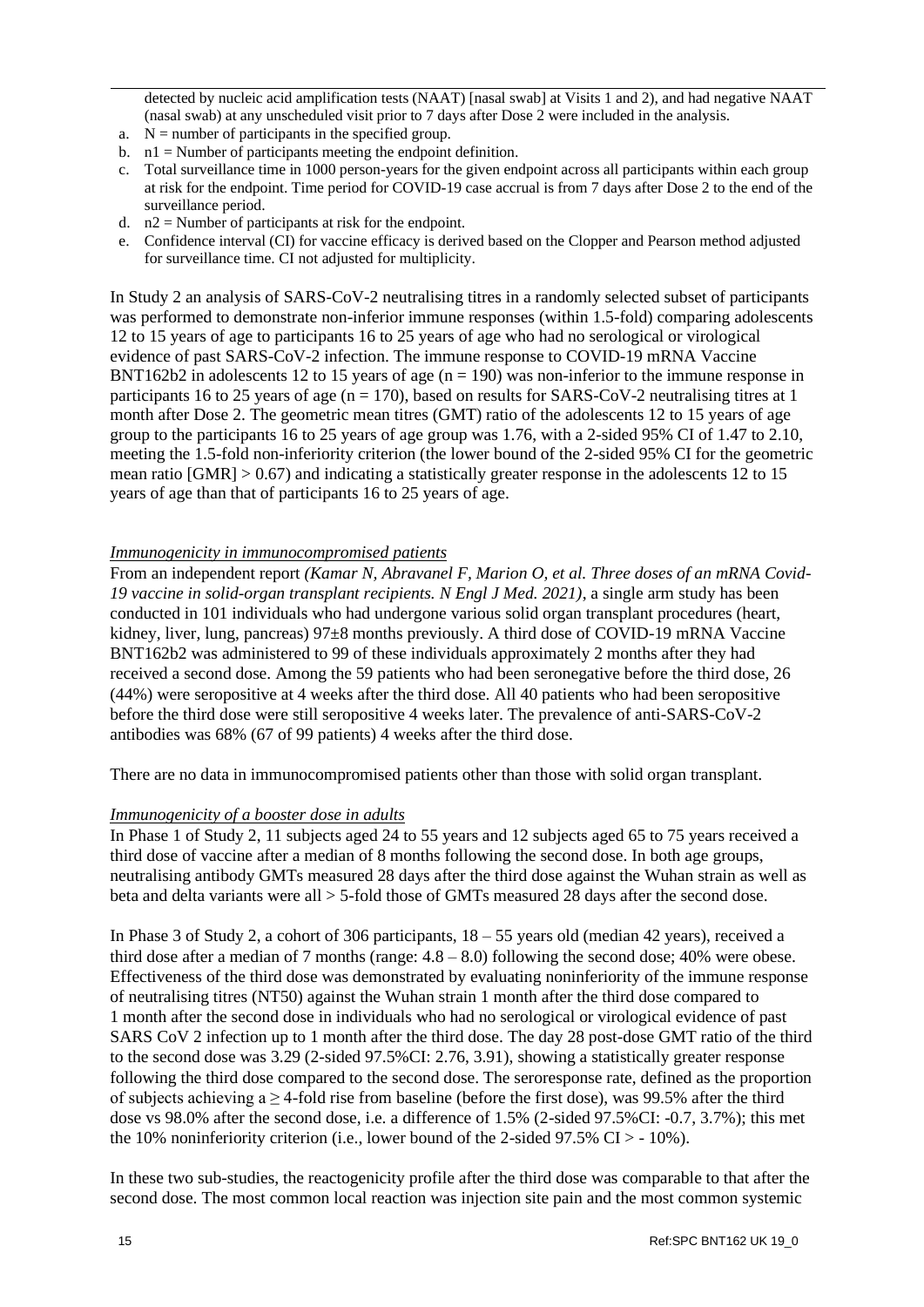reactions included fatigue, headache, muscle and joint pain, and chills. The frequency of severe systemic reactions was low, less than 2% of participants for all systemic reactions except for severe fatigue (4.5%). Systemic reactions resolved within a median duration of 1 to 2 days. The most commonly reported adverse event was lymphadenopathy, in 16/306 participants (5.2%), which was in all cases considered by the investigator as related to the vaccine.

Additional data assessed by the MHRA that support the use of COVID-19 mRNA Vaccine BNT162b2 as a heterologous booster dose are based on the COV-Boost study [EudraCT Number: 2021-002175- 19), which investigated homologous and different combination of heterologous boosters following primary immunisation against COVID-19. In total, 110 participants were given COVID-19 mRNA Vaccine BNT162b2 as a homologous booster at a median of 100 days (3.3 months) after the second dose and 107 participants as a heterologous boosters at a median of 77 days (2.5 months) following the second dose of an adenovirus-vectored vaccine. A several-fold increase in binding and neutralising antibodies as well as T-cell response pre/post third dose was observed in both arms. The MHRA has needed to rely on these data in advance of them being publicly available, including to Pfizer/BioNTech, but is satisfied as to the arrangements for its expected publication, and this section will be updated once the data are published.

There are no data on a booster dose administered to individuals less than 18 years old.

## **5.2 Pharmacokinetic properties**

Not applicable.

### **5.3 Preclinical safety data**

Non-clinical data reveal no special hazard for humans based on a conventional study of repeat dose toxicity.

Reproductive toxicity

Reproductive and developmental toxicity were investigated in rats in a combined fertility and developmental toxicity study where female rats were intramuscularly administered with the COVID-19 mRNA Vaccine BNT162b2 prior to mating and during gestation (receiving 4 full human doses that generate relatively higher levels in rat due to body weight differences, spanning between pre-mating day 21 and gestational day 20). SARS-CoV-2 neutralizing antibody responses were present in maternal animals from prior to mating to the end of the study on postnatal day 21 as well as in foetuses and offspring. There were no vaccine-related effects on female fertility, pregnancy, or embryo-foetal or offspring development. No data on the COVID-19 mRNA Vaccine BNT162b2 are available on vaccine placental transfer or excretion in milk.

## **6. PHARMACEUTICAL PARTICULARS**

#### **6.1 List of excipients**

This vaccine contains polyethylene glycol/macrogol (PEG) as part of ALC-0159.

ALC-0315 = (4-hydroxybutyl) azanediyl)bis (hexane-6,1-diyl)bis(2-hexyldecanoate), ALC-0159 = 2-[(polyethylene glycol)-2000]-N,N-ditetradecylacetamide, 1,2-Distearoyl-sn-glycero-3-phosphocholine, cholesterol, potassium chloride, potassium dihydrogen phosphate, sodium chloride, disodium hydrogen phosphate dihydrate,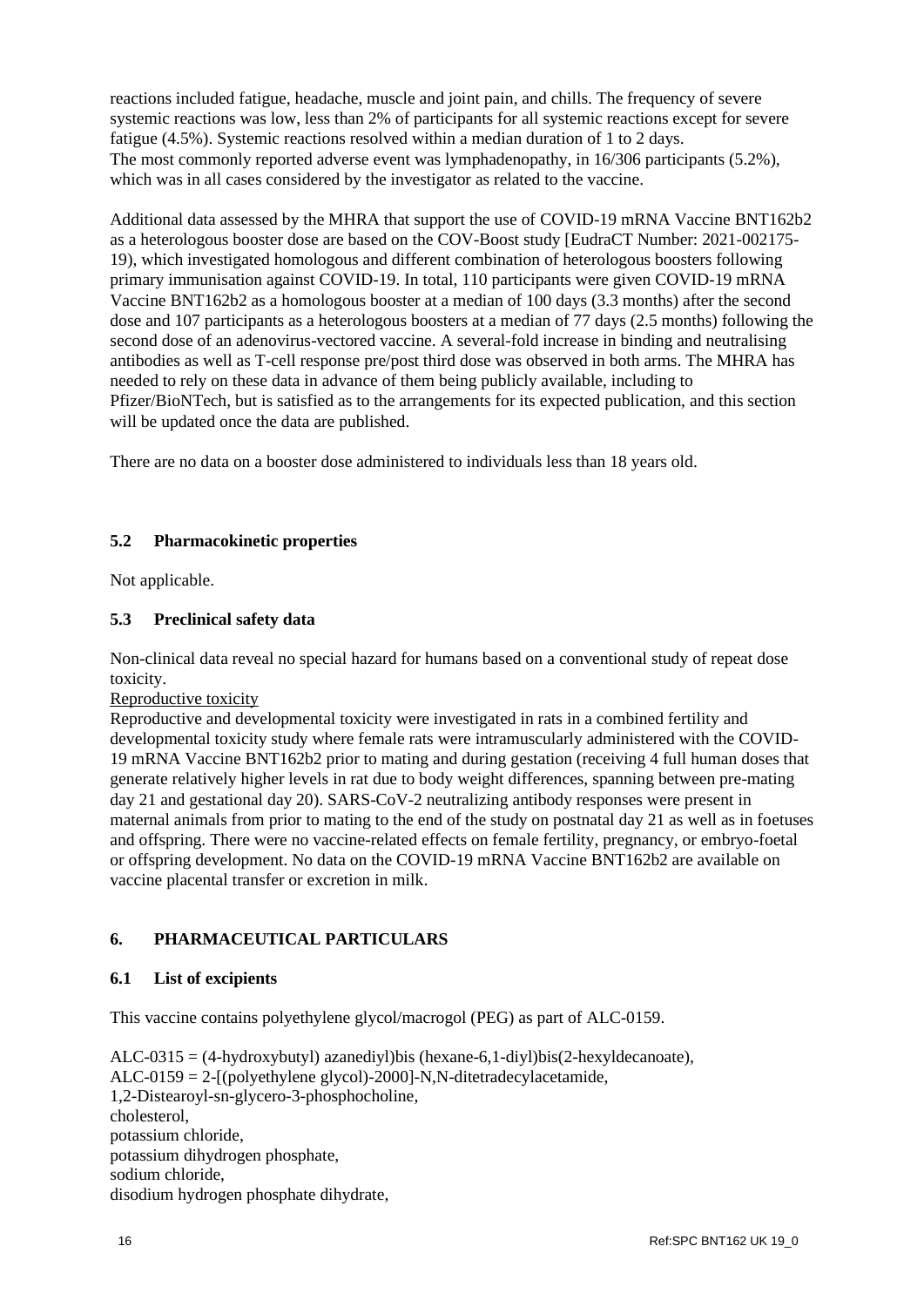sucrose, water for injections

# **6.2 Incompatibilities**

In the absence of compatibility studies, this medicinal product must not be mixed with other medicinal products.

# **6.3 Shelf life**

9 months at -80°C to -60°C.

## **6.4 Special precautions for storage**

Store in a freezer at -80°C to -60°C. Store in the thermal container at -90ºC to -60ºC.

Store in the original package in order to protect from light.

Once removed from the freezer, the undiluted vaccine can be stored for up to 1 month (31 days) at  $2^{\circ}C$ to 8°C, and up to 2 hours at temperatures up to 25°C, prior to use. During storage, minimise exposure to room light, and avoid exposure to direct sunlight and ultraviolet light. Thawed vials can be handled in room light conditions.

After dilution, store the vaccine at  $2^{\circ}$ C to  $25^{\circ}$ C and use as soon as practically possible and within 6 hours. The vaccine does not contain a preservative. Discard any unused vaccine.

Once diluted, the vials should be marked with the dilution time and discarded within 6 hours of dilution.

Once thawed, the vaccine cannot be re-frozen.

## **6.5 Nature and contents of container**

Concentrate for solution for injection for 6 doses in a 2 mL clear vial (type I glass) with a stopper (bromobutyl) and a flip-off plastic cap with aluminium seal, see section 4.2.

Pack size: 195 vials

## **6.6 Special precautions for disposal and other handling**

When removed from the freezer, the vaccine has a maximum possible shelf life of up to 1 month (31) days) when stored at 2-8°C (label to be added once box removed from freezer). A 195 vial pack may take 3 hours to thaw at 2-8°C.

The product can alternatively be defrosted and kept for up to 2 hours at up to 25ºC before being diluted for use. This facilitates immediate thaw and use when removed directly from the freezer to 25ºC. In this instance the product is to be diluted within 2 hours of removing from the freezer.

Once thawed, the vaccine cannot be refrozen.

After dilution the vaccine should be used as soon as is practically possible and within 6 hours of dilution; it can be stored at 2-25ºC during this period. From a microbiological point of view, it would not normally be considered good practice to store a diluted product for 6 hours at 25ºC before being administered. The product would ideally be used as soon as practically possible after dilution.

The vaccine does not contain a preservative. Discard any unused vaccine.